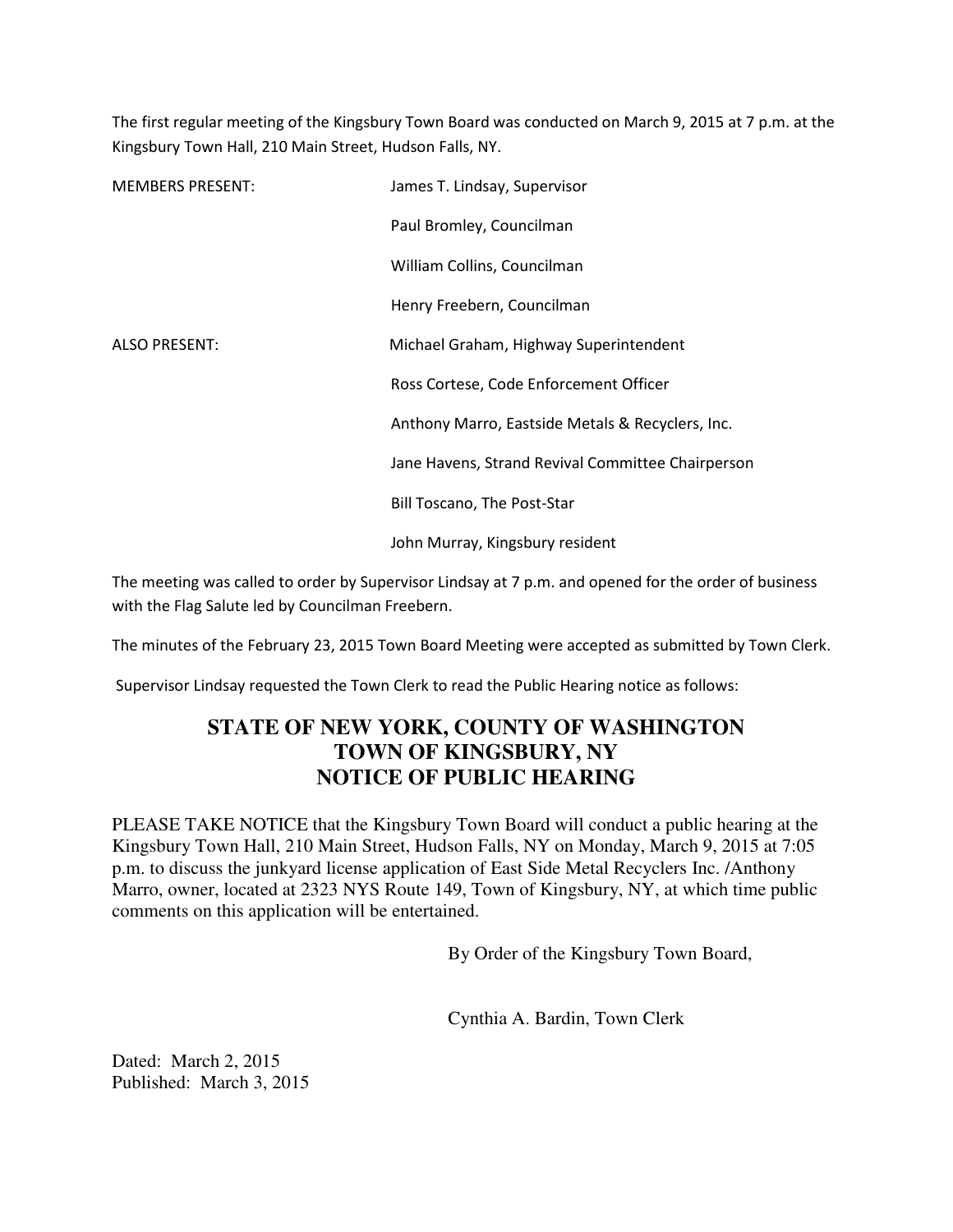At 7:05 p.m. Supervisor Lindsay opened the Public Hearing. There being no public comment Supervisor Lindsay closed the Public Hearing at 7:06 p.m. Supervisor Lindsay met with Town Attorney Jeffrey Meyer to review the insurance policy Eastside Metals & Recyclers has in place.. Attorney Meyer would like the policy to read the same as the Certificate of Insurance in regard to the Town being the additionally insured, be notified of any issues, changes or cancellations and the Agency will contact Code Enforcement Ross Cortese if there is a problem with issuance. The Board would also like to see proof of Workman's Compensation by March 31, 2015. A **motion** by Councilman Doyle seconded by Councilman Freebern and carried by a vote of 4 ayes and 1 nay to renew the junkyard license at Eastside Metals, effective April 1, 2015, as long as proof of Workman's Compensation and the revision in the Insurance Policy is submitted to the Town Board by March 31, 2015.

A **motion** by Councilman Freebern seconded by Councilman Collins and carried by a vote of 5 ayes for Superintendent of Highways Michael Graham to pave the following:

## AGREEMENT TO SPEND TOWN HIGHWAY FUNDS TOWN OF KINGSBURY YEAR 2015

 Pursuant to the provisions of Section 284 of the Highway Law, we agree that monies levied and collected for the repair and improvement of highways, and received from the State for the repair and improvement of highways, shall be expended as follows:

1 **GENERAL REPAIRS**. The sum of \$123,180 may be expended for general repairs upon 53.06 miles of town highways, including sluices, culverts and bridges having a span of less than five feet and boardwalks or the renewals thereof.

**2 CAPITAL IMPROVEMENTS.** The following sums shall be set aside to be expended for the improvement of town highways:

Total \$294,180

| On the road commencing at | <b>BURGOYNE AVE.</b>                            |
|---------------------------|-------------------------------------------------|
| And leading to            | <b>VILLAGE LINE AT MARTINDALE</b>               |
| A DISTANCE OF             | .37 miles, there shall be expended not over the |
| Sum of                    | \$47,703                                        |
| Type 6                    | Width of traveled surface 20'                   |
| Thickness 2 1/2"          | Sub base PAVEMENT                               |
| On the road commencing at | NOTRE DAME EXT.                                 |
| And leading to            | <b>JAKEWAY ROAD</b>                             |
| A distance of             | .33 miles, there shall be expended not over the |
| Sum of                    | \$32,934                                        |
| Type 3                    | Width of traveled surface 18'                   |
| Thickness 2 1/2"          | Sub base GRAVEL                                 |
| On the road commencing at | <b>STATE RT 196</b>                             |
| And leading to            | <b>TOWPATH ROAD</b>                             |
|                           |                                                 |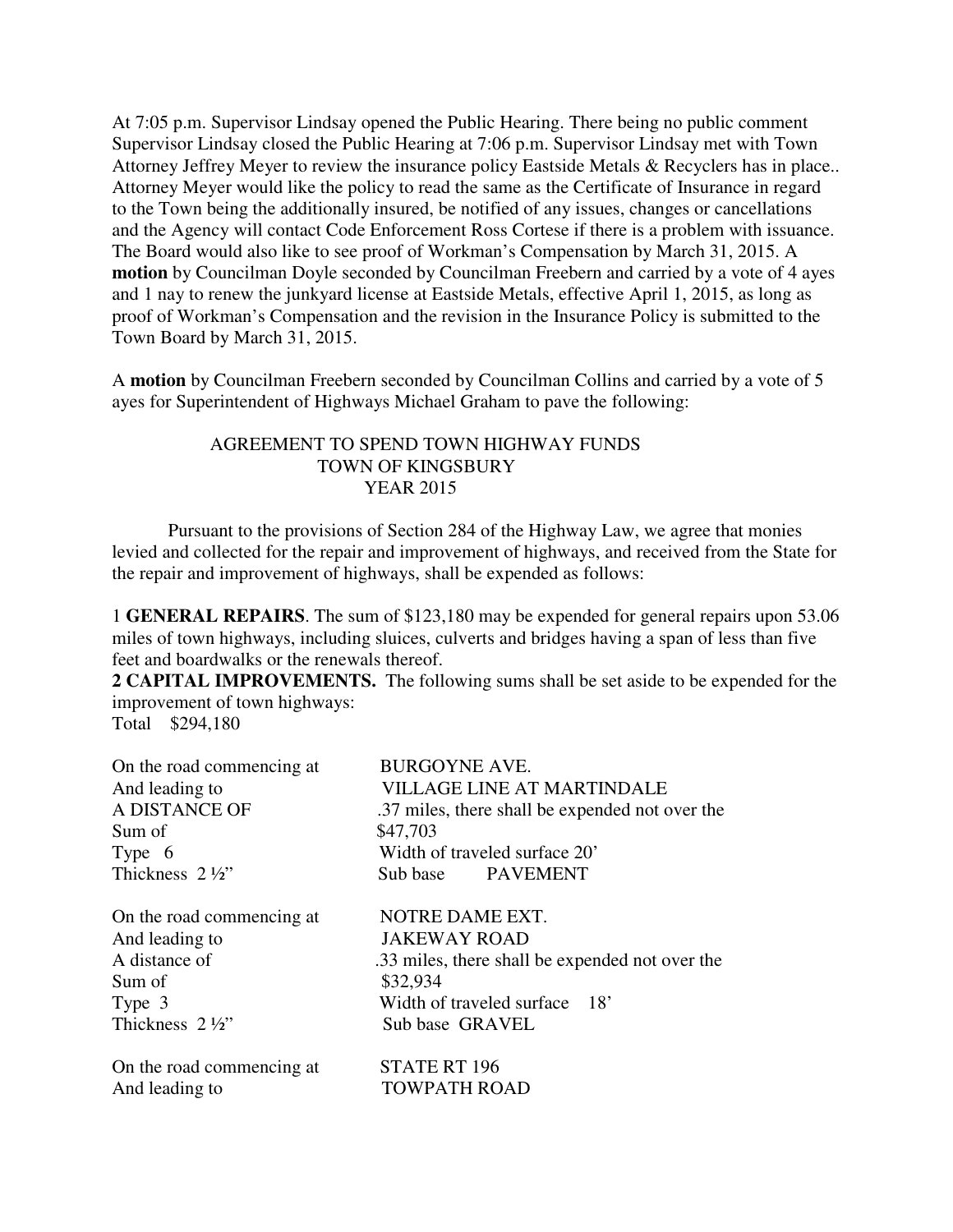Sum of \$78.840

On the road commencing at NOTRE DAME EXT. Sum of \$47,442 Thickness 1 1/2" Sub base PAVEMENT

On the road commencing at VAUGHN'S CORNERS And leading to FORT ANN LINE Sum of \$54,049 Thickness 2" Sub base PAVEMENT

On the road commencing at PATTEN MILLS ROAD And leading to DEAD END Sum of \$5,596 Thickness 1 ½" Sub base PAVEMENT

On the road commencing at PATTEN MILLS ROAD And leading to VAUGHN'S CORNERS Sum of \$2,098

A distance of .77 miles there shall be expended not over the Type 3 Width of traveled surface 20' Thickness  $2\frac{1}{2}$ " Sub base GRAVEL

And leading to STONE SCHOOLHOUSE RD. A distance of .70 miles, there shall be expended not over the Type 6 Width of traveled surface 20'

A distance of .60 miles, there shall be expended not over the Type 6 Width of traveled surface 20'

A distance of .11 miles, there shall be expended not over the Type 6 Width of traveled surface 16'

A distance of .04 miles, there shall be expended not over the Type 6 Width of traveled surface 16'<br>Thickness 1<sup>1</sup>/<sub>2</sub>" Sub base PAVEMENT Sub base PAVEMENT

Executed in duplicate this  $9^{TH}$  DAY OF March 12, 2015

\_\_\_\_\_\_\_\_\_\_\_\_\_\_\_\_\_\_\_\_\_\_ \_\_\_\_\_\_\_\_\_\_\_\_\_\_\_\_\_\_\_\_\_\_\_\_\_

\_\_\_\_\_\_\_\_\_\_\_\_\_\_\_\_\_\_\_\_\_\_ \_\_\_\_\_\_\_\_\_\_\_\_\_\_\_\_\_\_\_\_\_\_\_\_\_

Supervisor Councilman

\_\_\_\_\_\_\_\_\_\_\_\_\_\_\_\_\_\_\_\_\_\_ \_\_\_\_\_\_\_\_\_\_\_\_\_\_\_\_\_\_\_\_\_\_\_\_\_ Councilman Councilman

Councilman Highway Superintendent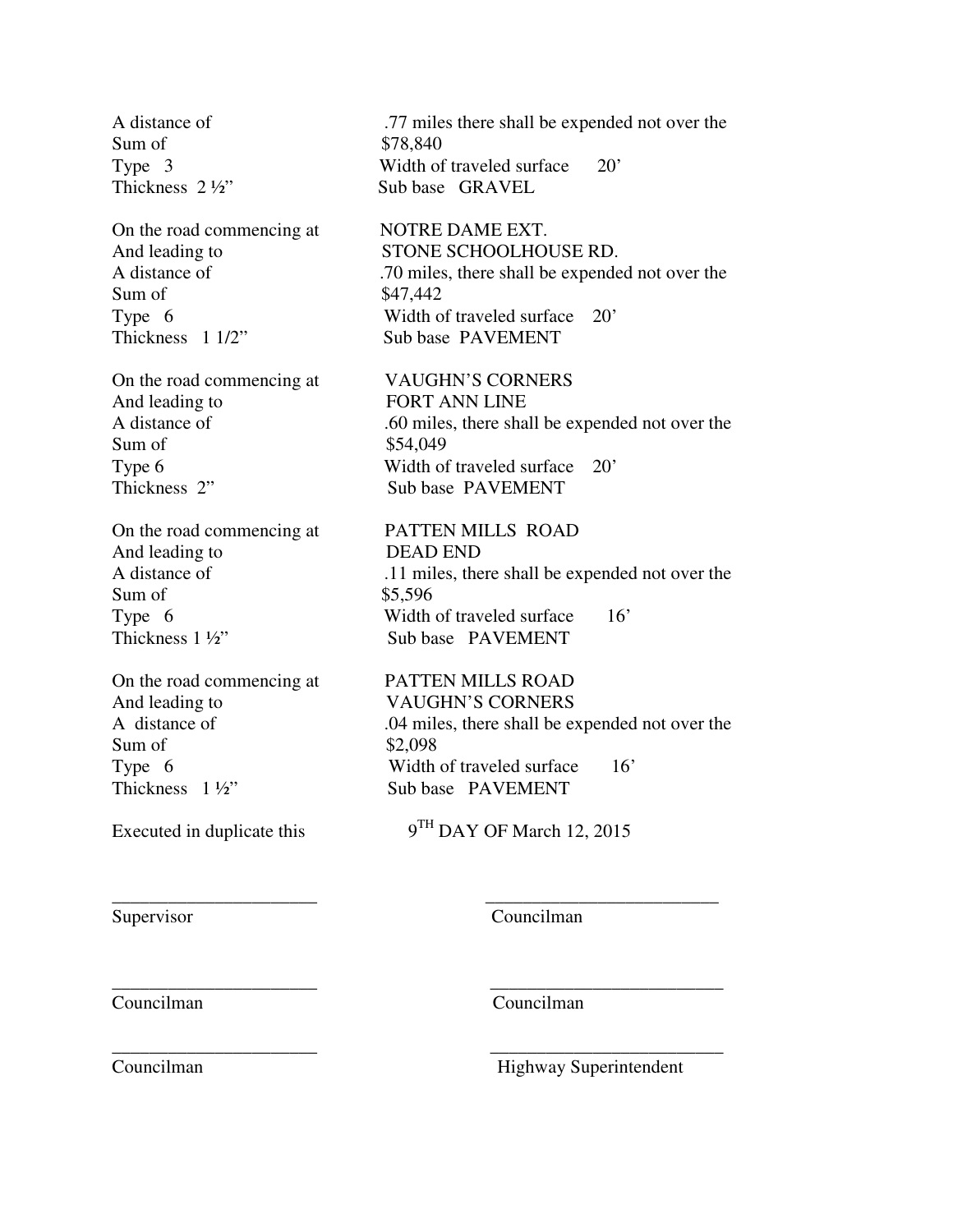Superintendent Graham would like to complete the paving before June and then begin the Town Line Road Project. Supervisor Lindsay stated it is possible that more funds may become available, but not through Chips. Superintendent Graham also stated with the Extreme Winter Recovery Act of 2014, the Town received approximately \$14,000.00. Graham reported there is no official word for this year, but possibly \$50,000 will be dispersed statewide.

Superintendent Graham reported he has been busy with snow removal and frozen water lines. Graham also stated Mike Fiorillo, has assisted with the problem of frozen water lines. Councilman Bromley commended the Highway Department for a great job on the snow removal of Town roads this winter.

A **motion** by Councilman Bromley seconded by Councilman Freebern and carried by a vote of 5 ayes to correct the name of the Board of Assessment Review appointee. Michelle Richardson was married recently and is now Michelle Wood, who resides on 103 Maple Street, Hudson Falls, NY and whose term will expire in September 2018.

A **motion** by Councilman Bromley seconded by Councilman Freebern and carried by a vote of 5 ayes giving permission for Town Clerk, Cynthia Bardin, to attend the New York State Town Clerk Conference in Rochester in April. The funds are in the Town Clerk budget.

Code Enforcement Officer Ross Cortese reported Rich Schermerhorn's application for a 100 – unit Senior Housing Facility is in front of the Planning Board. At this time they are waiting for a technicality on a lead agency, they will return to the Planning Board in April. Cortese also reported Quality Stoneworks on Route 4, had been approved to build a small storage shed to store equipment. At this time they would like to construct a building and will return to the Planning Board this month. Cortese also reported that there had been no complaints about Royal Wood Shavings. Cortese had also conducted sound tests on the new dust collector that had been installed recently at RWS, the readings were the same as they were before the dust collector had been installed.

Councilman Doyle asked Supervisor Lindsay if he had talked to Town Supervisor of Granville, Matt Hicks, about the changing of state lines. Lindsay responded that Supervisor Hicks has not really gotten involved with this issue.

## PUBLIC COMMENT:

Chairperson of the Strand Revival Committee, Jane Havens, requested that if the Board feels that she is not representing them, their interests or who they feel are their constituents, by all means let her know. Supervisor Lindsay commented he had appointed Jane Havens as Chairperson of the Strand Revival Committee because he felt she would be a good liaison between the Town, Town residents and the Hudson River Music Hall. The Board agreed that she has done a great job. Havens responded she appreciates the vote of confidence and that this has been an awesome journey that the Board has afforded her. Jane felt compelled to take action by attending the Village Board meeting on March 9, 2015 at 6 p.m., when she heard it was possible a petition could be filed against Resolution #3 for the Town to borrow money for the renovation of 6 Michigan Street, the location of the future Kingsbury Town Hall. The renovation of the new Town Hall will be delayed, as well as the revival of the Strand Theatre. Jane made many phone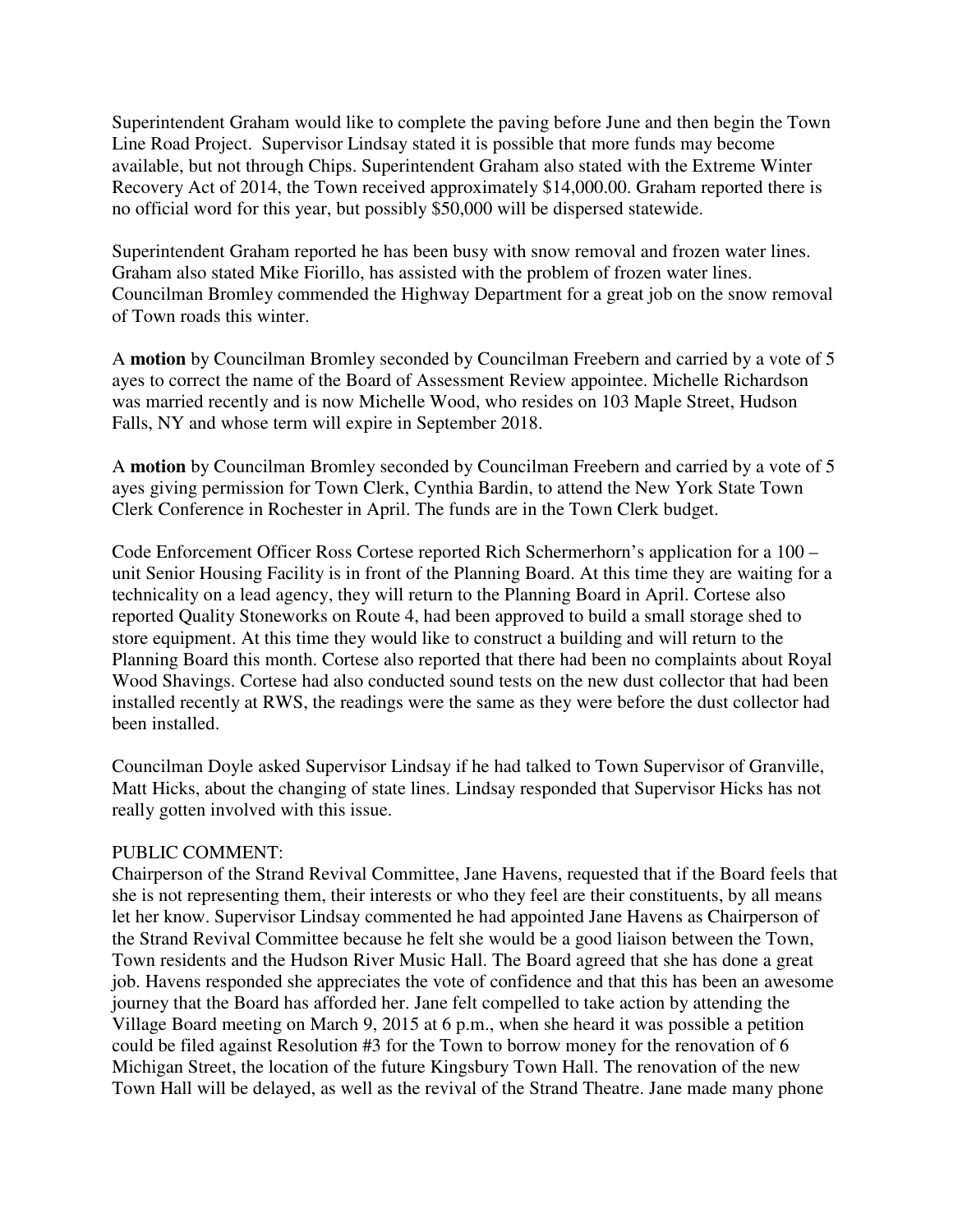calls and rallied for support and scheduled an emergency meeting of the Strand Revival Committee at 5 p.m., March 9, 2015. The SRC meeting was scheduled before the Village Board meeting to update its committee and answer any questions they may have in regard to the petition. Jane commended Supervisor Lindsay and Councilman Bromley for the information given to the attendees of the meeting. Mike Horrigan, Village Trustee, attended the meeting and made a statement indicating that he had filed a petition that morning, as a private citizen and did not represent the Village Board. At the close of the Strand Revival Committee meeting, the attendees felt more educated and one person commented they had signed the petition, but had not been presented the information provided by the Supervisor and Councilman Bromley.

Jane Havens and the Strand Revival Committee attended the Village Board meeting at Village Hall, 220 Main Street at 6 p.m. Chairperson Havens then attended the Kingsbury Town Board meeting at 7 p.m. and commented as follows;

 At the Village Board meeting, Michael Horrigan once again stated that he had filed the petition as a private citizen and the Village Board was not involved. William Nikas, Attorney for the Village, stated that he had prepared the petition and was part of his a stipend from the Village of Hudson Falls.

Supervisor Lindsay reported that, as we all knew, Michael Horrigan had filed a petition against Resolution #3 adopted by the Town Board on February 9, 2015. Lindsay stated that it is Mr. Horrigan's right as a citizen to do so. Supervisor Lindsay commented the filing of the petition is really hampering our project to move to 6 Michigan Street. Supervisor Lindsay also commented that he had asked Michael Horrigan," Is there a figure you can live with?", Horrigan responded he did not know.

Supervisor Lindsay stated the Town Board could rescind Resolution # 3, which would void the petition; the Town would start all over again. Lindsay also stated after 60 days of the submission of the petition the Town could hold a special election. The Supervisor has no problem holding a special election, but with the delay the Town will have to pay Hudson River Music Hall to occupy 210 Main Street, per the contract signed with them and also spend money to hold an election. Supervisor Lindsay reported the Board would discuss their options in regard to the petition in an executive session.

Councilman Freebern commented that Councilman Doyle has worked very hard to try work with the Village in consolidating the Town and Village Court. Supervisor Lindsay commented that four (4) years ago all of Councilman Doyle's work had no result, even though the Town offered the Village \$20,000.00 to make up for lost revenue. The Town is still willing to work with the Village, but skeptical of proposals presented by them.

John Murray, a Kingsbury resident stated that he had attended the Village Board meeting at 6 p.m. He also stated that he did not feel there was anyone in the community who did not want to see the Strand Theatre project succeed. Mr. Murray also stated that he wished he had attended the Strand Revival Committee meeting that was held at 5 p.m. that afternoon. Mr. Murray explained how the petition had been presented to him. Mr. Murray was told the Town had purchased 6 Michigan Street for \$185,000.00 and was looking to borrow \$650,000.00 to renovate, bringing the total to \$735,000.00, then adding the interest rate. Mr. Murray then stated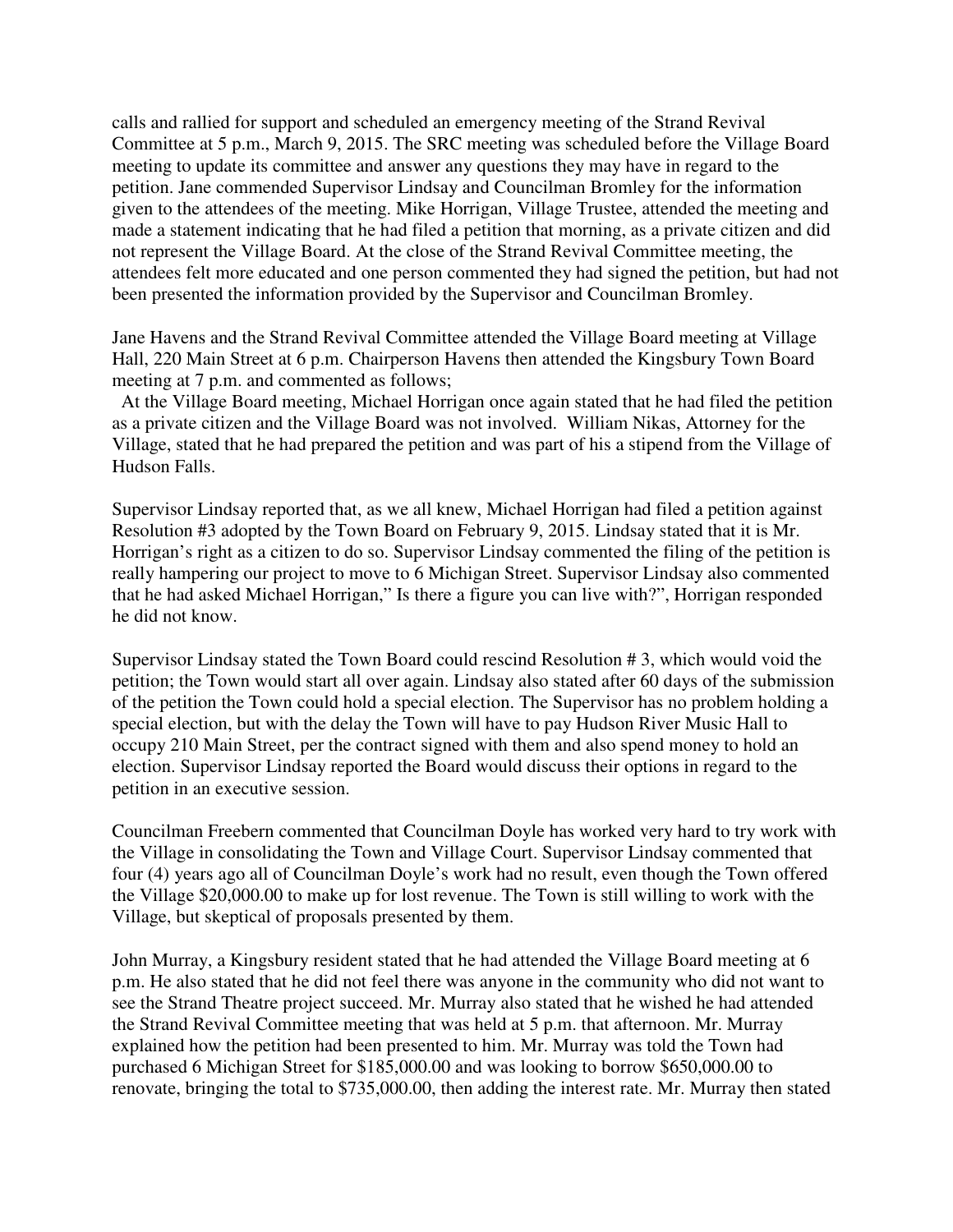that the Town had been offered to split the cost of engineering to renovate the Village – owned parcel on John Street, as a possible location for the Town and Village Courts and had the Board looked at that. Supervisor Lindsay explained how the John Street proposal was presented to the Board. In a three to four week period there was talk of moving both the Town and Village Court to John Street. At a sewer district meeting, Supervisor Lindsay was told by Village Attorney William Nikas and Village Trustee Bob Cook that the Village was not interested in moving its Court to John Street, but was willing to lease the building to the Town for \$1.00. Supervisor Lindsay responded that the Town was not willing to spend \$200,000.00 to \$300,000.00 to renovate a building that they do not own. The plan has gone from the Town going to John Street alone to the Village possibly dissolving their Court. Councilman Doyle also commented there was some resistance from the Village Police and the Village Justice in regard to moving the Courts to John Street in a newspaper article in the Post-Star. Doyle stated if it is a security issue for the Village to move their court to John Street, it would be as much of an issue for the Town to move their court to John Street. A discussion followed.

Mr. Murray explained that there is a lot of confusion and many people were under the impression that the Town was going to spend \$650,000.00 to renovate 6 Michigan Street and that it was a very covert operation that is how the petition was explained to him.

Councilman Bromley explained that we did have a meeting with the Village Board last week and explained how the Town would proceed with the renovation of 6 Michigan Street. Bromley then commented even with the facts and information presented to the Village Board the petition was still circulated.

Supervisor Lindsay commented that the Town is still willing to work with the Village, we are not trying to start a war with the Village. Lindsay also commented that other projects for the Town, by the advice of the Comptroller, you always get approved for more than you need, so that you do not have to pay more money to re-bond if necessary. The Board agreed that we would not spend more than \$500,000.00 on the 6 Michigan Street renovation. These facts were all known before the petition was circulated. Supervisor Lindsay also gave a rough estimate for revenue expected in the next 2 years. The sale of the Dix Avenue Drive-In property will bring in \$575,000.00 with four hundred thousand dollars (\$400,000.00) going back to the taxpayers. The sale of 210 Main Street will bring in \$175,000.00 and the former Highway Garage has been appraised for \$275,000.00 The Town would opt for the long-term borrowing at 3.6 instead of 3.4, so the Town could pay it off sooner. Supervisor Lindsay then commented the purchase price of 6 Michigan Street was \$185,000.00; the Town will be paid \$175,000.00 for 210 Main Street, leaving the actual cost of 6 Michigan Street at \$10,000.00. Supervisor Lindsay explained that there are no major tax increases with this project.

Councilman Bromley explained to Mr. Murray that the Town is doing a large portion of this project ourselves, which is completely unusual for any municipality. The Town has come up with a cost and it is a good cost, with good engineering and architecture to give us the information needed to come up with the cost for the renovation.

Mr. Murray was led to believe that \$650,000.00 was just a figure thrown out by the Town, they would be covered and no work had been done to confirm that figure.